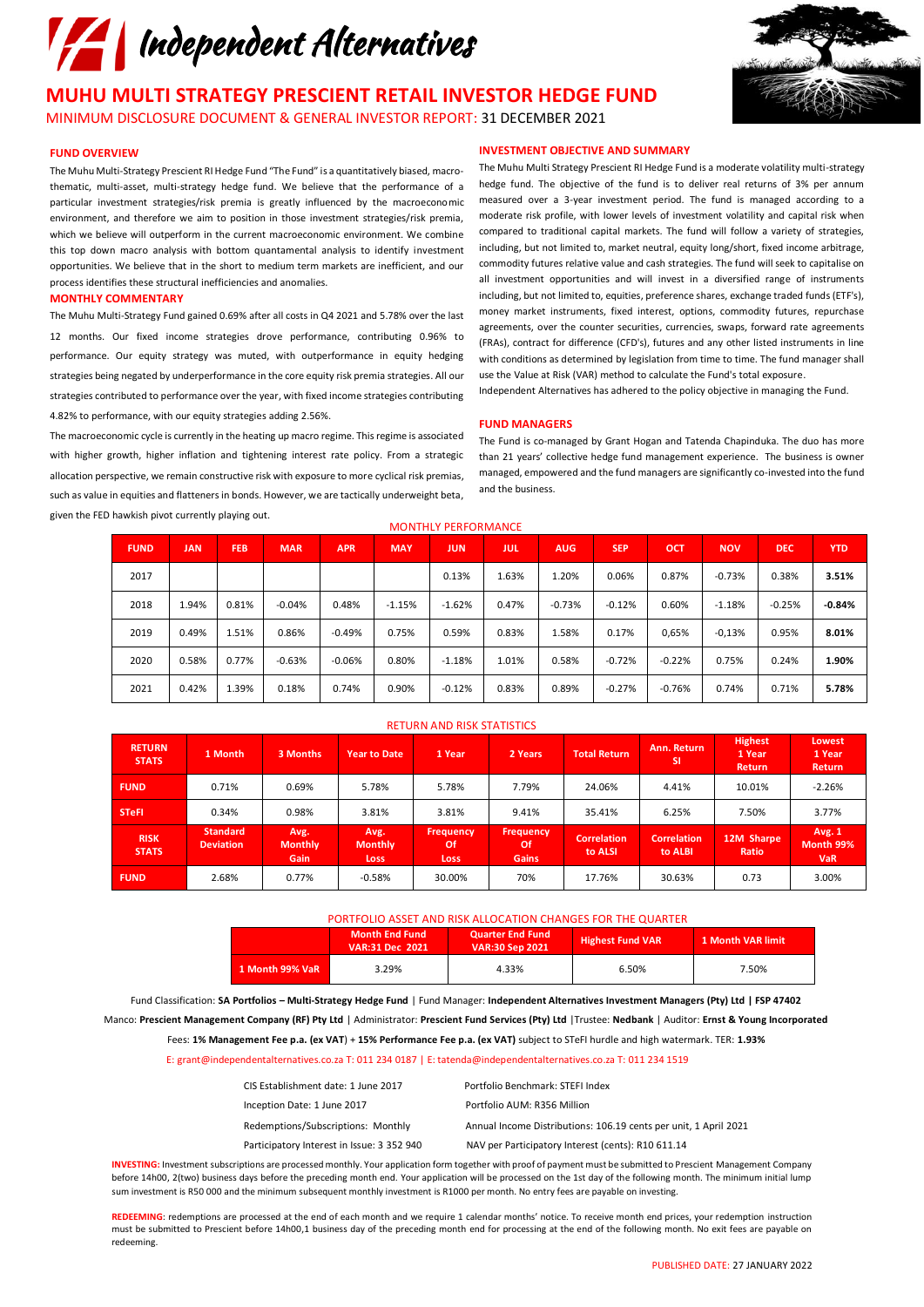



# **GENERAL INFORMATION**

Collective Investment Schemes (CIS) should be considered as medium to long-term investments. The value of your investment may go up as well as down and past performance is not necessarily a guide to future performance. CIS's are traded at the ruling price and can engage in scrip lending and borrowing. A schedule of fees, charges and maximum commissions is available on request from the Manager. There is no guarantee in respect of capital or returns in a portfolio. A CIS may be closed to new investors for it to be managed more efficiently in accordance with its mandate. CIS prices are calculated on a net asset basis, which is the total value of all the assets in the portfolio including any income accruals and less any permissible deductions (brokerage, STT, VAT, auditor's fees, bank charges, trustee and custodian fees and the annual management fee) from the portfolio divided by the number of participatory interests (units) in issue. Forward pricing is used. Excessive withdrawals from the portfolio may place the portfolio under liquidity pressures and a process of ring- fencing of withdrawal instructions and managed pay-outs over time may be followed. The Manager retains full legal responsibility for any portfolio hosted on its CIS platform. Where foreign securities are included in a portfolio there may be potential constraints on liquidity and the repatriation of funds, macroeconomic risks, political risks, foreign exchange risks, tax risks, settlement risks; and potential limitations on the availability of market information. The investor acknowledges the inherent risk associated with the selected investments and that there are no guarantees.

# **PERFORMANCE FEES**

The Fund charges a base and performance fee. Performance fees are payable on outperformance of the benchmark using a participation rate of 15%. A permanent high watermark is applied, which ensure that performance fees will only be charged on new performance. Performance has been calculated using net NAV to NAV numbers with income reinvested. The performance for each period shown reflects the return for investors who have been fully invested for that period. Individual investor performance may differ because of initial fees, the actual investment date, the date of reinvestments and dividend withholding tax. Full performance calculations are available from the manager on request. The investment performance is for illustrative purposes only. The investment performance is calculated by taking the actual initial fees and all ongoing fees into account for the amount shown. Income is reinvested on the reinvestment date.

# **TOTAL EXPENSE RATIO (TER)**

The Fund's Total Expense Ratio (TER) reflects the percentage of the average Net Asset Value (NAV) of the portfolio that was incurred as charges, levies and fees related to the management of the portfolio. A higher TER does not necessarily imply a poor return, nor does a low TER imply a good return. The current TER cannot be regarded as an indication of future TER's. During the phase in period TER's do not include information gathered over a full year.

# **TRANSACTION COSTS (TC)**

Transaction Costs (TC) is the percentage of the value of the Fund incurred costs relating to the buying and selling of the Fund's underlying assets. Transaction costs are a necessary cost in administering the Fund and impacts Fund returns. It should not be considered in isolation as returns may be impacted by many other factors over time including market returns, the type of Fund, investment decisions of the investment manager and the TER. The TER and the Transaction costs should not be deducted again from published returns.

## **TOTAL INVESTMENT CHARGE**

The sum of the TER and transaction costs is shown as the Total Investment Charge. Since Fund returns are quoted after the deduction of these expenses, the TER and Transaction costs should not be deducted again from published returns.

# **Total Investment Charge annualised**

| Annual Management fee (incl. VAT)   | 1.15% |
|-------------------------------------|-------|
| Other Costs (inc VAT)               | 0.23% |
| Performance Fee (incl. VAT)         | 0.54% |
| Total Expense Ratio (incl. VAT)     | 1.93% |
| Transaction Costs (incl. VAT)       | 0.01% |
| Total Investment charge (incl. VAT) | 1.94% |

# **CONTACT DETAILS**

# **MANAGEMENT COMPANY:**

Prescient Management Company (RF) (Pty) Ltd, Registration number: 2002/022560/07 Physical address: Prescient House, Westlake Business Park, Otto Close, Westlake, 7945 PO Box 31142, Tokai, 7966. Telephone number: 0800 111 899. E- mail address: info@prescient.co.za Website: www.prescient.co.za

# **INVESTMENT MANAGER:**

Independent Alternatives Investment Managers (Pty) Limited, Registration number: 2015/267782/07 is an authorised Financial Services Provider (FSP47402) under the Financial Advisory and Intermediary Services Act (No.37 of 2002), to act in the capacity as investment manager. Physical address: 42 Homestead Road, Jupiter Houser River Park, Edenburg, Rivonia, Sandton Telephone number: 011 234 1519 Website: www.independentalternatives.co.za

# **TRUSTEE:**

Nedbank Investor Services Physical address: 2nd Floor, 16 Constantia Boulevard, Constantia Kloof, Roodepoort, 1709 Telephone number: +27 11 534 6557 Website: www.nedbank.co.za. The Management Company and Trustee are registered and approved under the Collective Investment Schemes Control Act (No.45 of 2002).

# **ADMINISTRATOR:**

Prescient Fund Services (Pty) Ltd. This portfolio operates as a white label fund under the Prescient Retail Hedge Fund Scheme, which is governed by the Collective Investment Schemes Control Act.

## **IMPORTANT DEFINITIONS**

- **Annualised Performance**: annualised performance show longer term performance rescaled to a 1-year period. Annualised performance is the average return per year over the period. Actual annual figures are available to the investor on request.
- **Highest & Lowest return**: the highest and lowest returns for any 1 year over the period since inception have been shown.
- **NAV**: the net asset value represents the assets of a Fund less its liabilities. • **High Water Mark**: the highest level of performance achieved over a specified period.
- **Correlation**: a statistical measure of how two securities move in relation to each other. Correlation is computed into what is known as the correlation coefficient, which ranges between -1 and +1. Perfect positive correlation (a correlation co-efficient of +1) implies that as one security moves, either up or down, the other security will move in lockstep, in the same direction. If the correlation is 0, the movements of the securities are said to have no correlation.
- **Maximum Drawdown**: the maximum peak to trough loss suffered by the Fund since inception
- **Standard Deviation**: measures the variation of returns around the portfolio's average return
- **Sharpe Ratio**: calculated by subtracting the risk-free rate such as the STeFI- from the rate of return for a portfolio and dividing the result by the standard deviation of the portfolio returns. The greater a portfolio's Sharpe ratio, the better its risk-adjusted performance has been.
- **Value at Risk:** is the largest loss likely to be suffered in the portfolio over a 1 month holding period, as measured over the previous 252 business days, with a 99% probability. Value at risk is a measure of market risk and is equal to one standard deviation of the distribution of possible monthly returns in the portfolio.

# **RISK PROFILES**

Moderate risk: Generally moderate risk portfolios have minimal market risk exposure, resulting in far less volatility than a more aggressive mandated portfolio and in turn the probability of capital loss (permanent/temporary) is less likely. However, expected potential long-term investment returns could be lower over the medium to long term.

# **DISCLAIMER FOR FUND SPECIFIC RISKS**

# **Leverage Risk:**

This means that the Fund borrows additional funds, or trades on margin, to amplify investment decisions. This means that the volatility of the hedge fund portfolio can be many times that of the underlying investments. The degree to which leverage may be employed in any given hedge fund portfolio will be limited by the mandate the client has with the Fund.